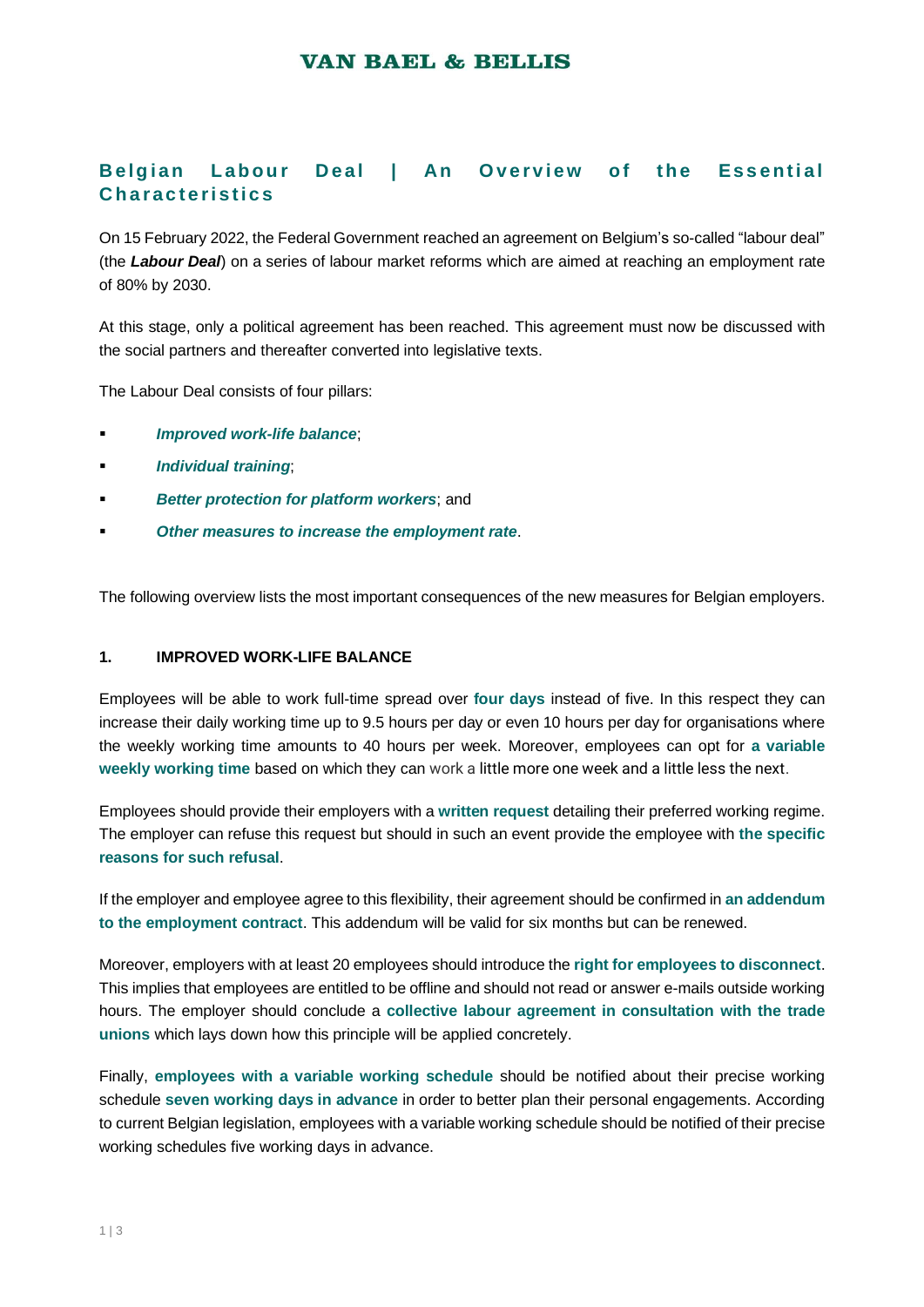### **VAN BAEL & BELLIS**

#### **2. INDIVIDUAL TRAINING**

Each employee will be individually entitled to **three days of training per year as from 2022, which will be increased to four days as from 2023 and to five days as from 2024,** with exceptions for employers with fewer than 10 employees.

Moreover, at least once per year, every employer with at least 20 employees will be required to draw up a **training plan**, which should be submitted to the Works Council for advice. The employer must provide measures for those employees who currently receive little training.

### **3. PLATFORM WORKERS**

In line with the European Union's [proposal](https://ec.europa.eu/commission/presscorner/detail/en/ip_21_6605) for a new Directive on improving working conditions in the platform economy, Belgium will introduce **eight specific criteria applicable to the platform economy** (*e.g.,* food delivery) in order to determine whether the individual working in the platform economy should be regarded as an employee or a self-employed contractor. If **three out of eight criteria are met** (*e.g*., working exclusively for the platform, limiting freedom to accept orders, etc.), **a rebuttable presumption** applies that the individual should be considered as **an employee with an employment contract**. This presumption can still be rebutted on the basis of the general criteria in Belgian legislation regarding labour relations. As a result, platform workers may be able to qualify more often as employees, but it will also remain possible for them to work on a self-employed basis where the facts of the employment relationship justify this.

In addition, Belgian legislation on work accidents will be extended to platform workers as well, which implies that **work accident insurance** should be offered to all platform workers.

### **4. OTHER MEASURES**

The rules for **evening work in e-commerce** will become **more flexible**. Currently work between 8 p.m. and 6 a.m. is considered to be night work which can only be introduced into the workplace upon the conclusion of a collective labour agreement executed by all trade unions present within the organisation. The Labour Deal now provides that **only one union's permission obtained through a collective labour agreement** is needed to have employees **work in the evenings between 8 p.m. and 12 a.m**. In such an event, the work rules should no longer be modified and the evening work can be applied without any further formalities. At the same time, pilot projects for an even more flexible arrangement will be introduced. In this respect, **employees can work in the evening on a voluntary basis** without the approval of the trade union(s). This arrangement will remain in place for up to 18 months.

Moreover, if an employee is dismissed but should still perform a notice period, he can ask his employer for a **transition path** to a new job. As part of this transition route, if agreed, the employee can voluntarily start working for a new employer during the notice period, based on a compensation agreement between the former employer and the new employer. The former employer might thus be in a position to receive